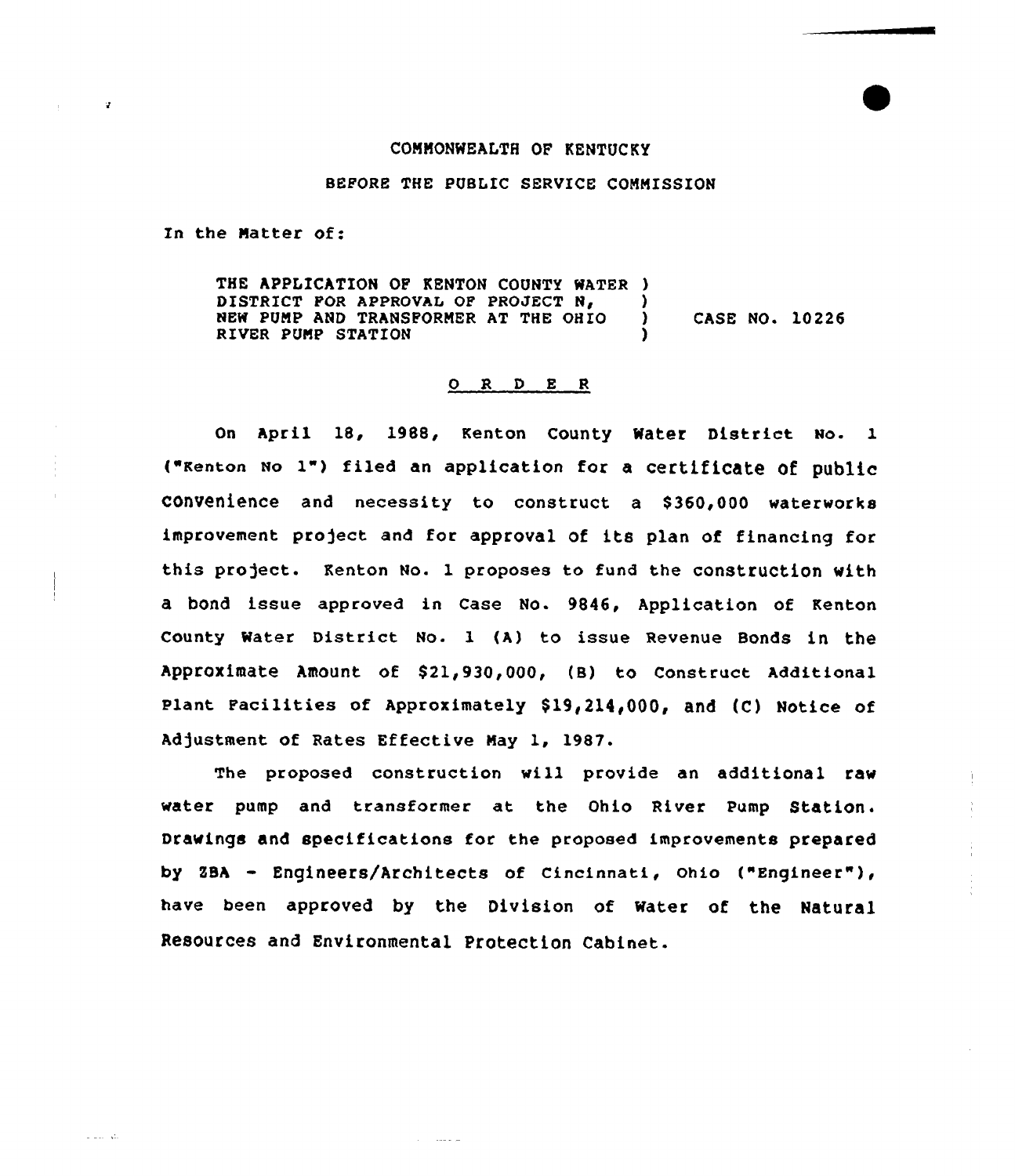## PINDINGS AND ORDERS

The commission, after consideration of the evidence of record, and being advised, is of the opinion and finds that:

1. Public convenience and necessity require the construction proposed in Kenton No. 1's application. <sup>A</sup> certificate of public convenience and necessity should be granted.

2. The proposed construction consists of the installation of an additional raw water pump, transformer, and related appurtenances at the Ohio River Pump Station. The low bids totaled \$317,240 which vill require about 8360,000 after allowances are made for fees, contingencies, and other indirect costs.

3. Any deviations from the construction herein approved which could adversely affect service to any customer should be done only with the prior approval of the Commission.

4. Kenton No. 1 should obtain approval from the Commission prior to performing any additional construction not expressly certificated by this Order.

5. Kenton No. 1 should furnish proof of the total cost of this project including the cost of construction and all other capitalized costs (engineering, legal, administrative, etc.) within 60 days of the date that construction is substantially completed. Said construction costs should be classified into appropriate plant accounts in accordance with the Uniform System of Accounts for water Utilities prescribed by the Commission.

6. Kenton No. <sup>1</sup> 's contract with its Fngineer should require construction under the general supervision of a professional engineer with a Kentucky registration in civil or

 $-2-$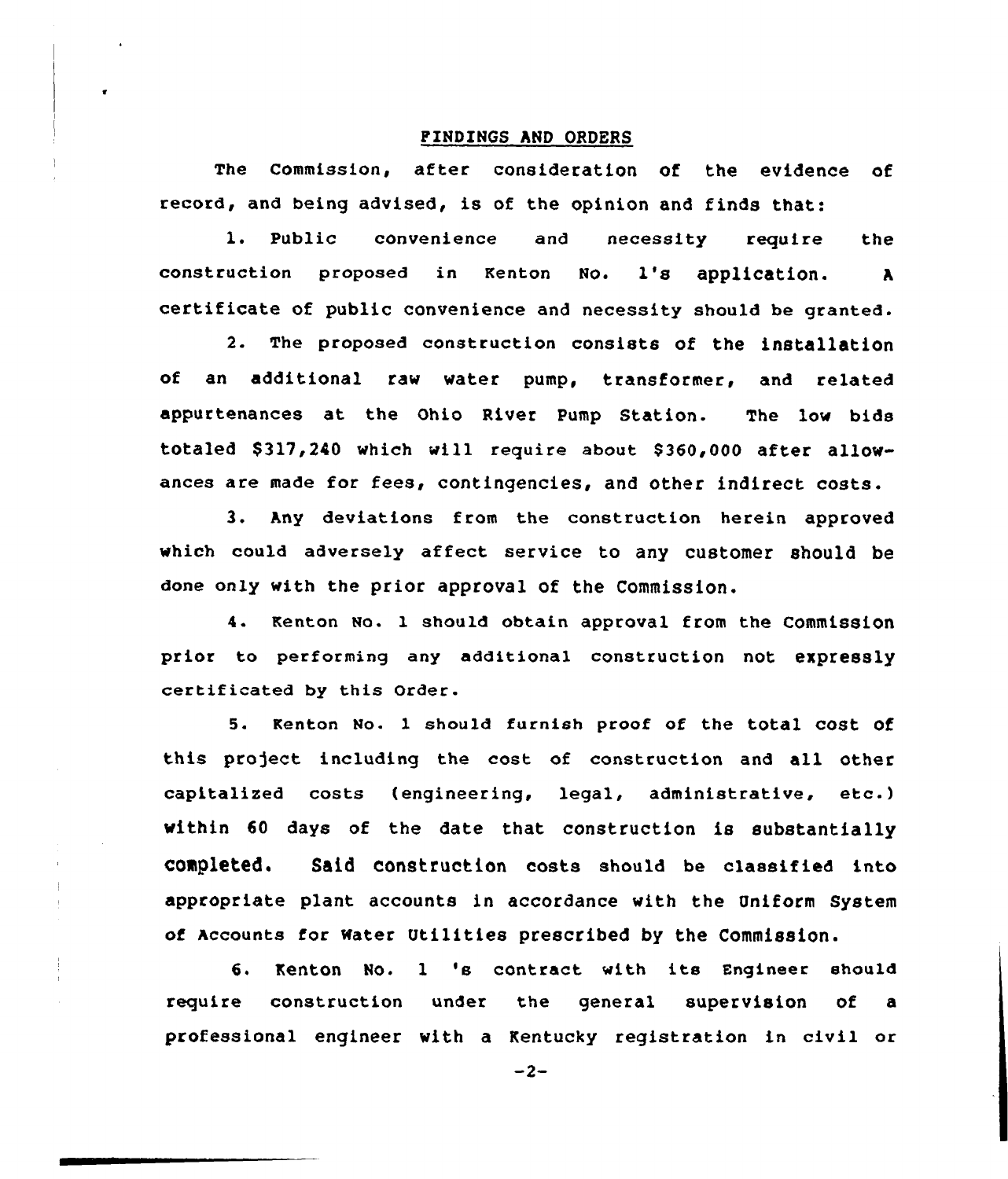aechanical engineering, to ensure that the construction work is done in accordance vith the contract drawings and specifications and in conformance with the best practices of the construction trades involved in the project.

7. Kenton No. 1 should require the Engineer to furnish within 60 days of the date of substantial completion af this construction a copy of the "as-built" drawings and a signed statement that the construction has been satisfactorily completed in accordance with the contract plans and specifications.

8. The financing plan proposed by Kenton No. 1 is for lawful objects within its corporate purpose, is necessary and appropriate for and consistent with the proper performance of its service to the public, and will not impair its ability to perform these services. The financing plan is reasonably necessary and appropriate for such purposes and should, therefore, be approved.

IT IS THEREFORE ORDERED that:

 $\sqrt{2}$  ,  $\sqrt{2}$  ,  $\sqrt{2}$ 

1. Kenton No. 1 be and it hereby is granted a certificate of public convenience and necessity to proceed with the proposed construction project as set forth in the drawings and specifications of record herein.

2. Kenton No. <sup>1</sup> 's financing plan consisting of <sup>a</sup> bond issue approved in Case No. <sup>9846</sup> be and it hereby is approved.

3. Kenton No. 1 shall comply with all matters set out in Findings <sup>3</sup> through <sup>7</sup> as if the same vere individually so ordered.

Nothing contained herein shall be deemed a warranty of the Commonwealth of Kentucky, or any agency thereof, of the financing herein authorized.

 $-3-$